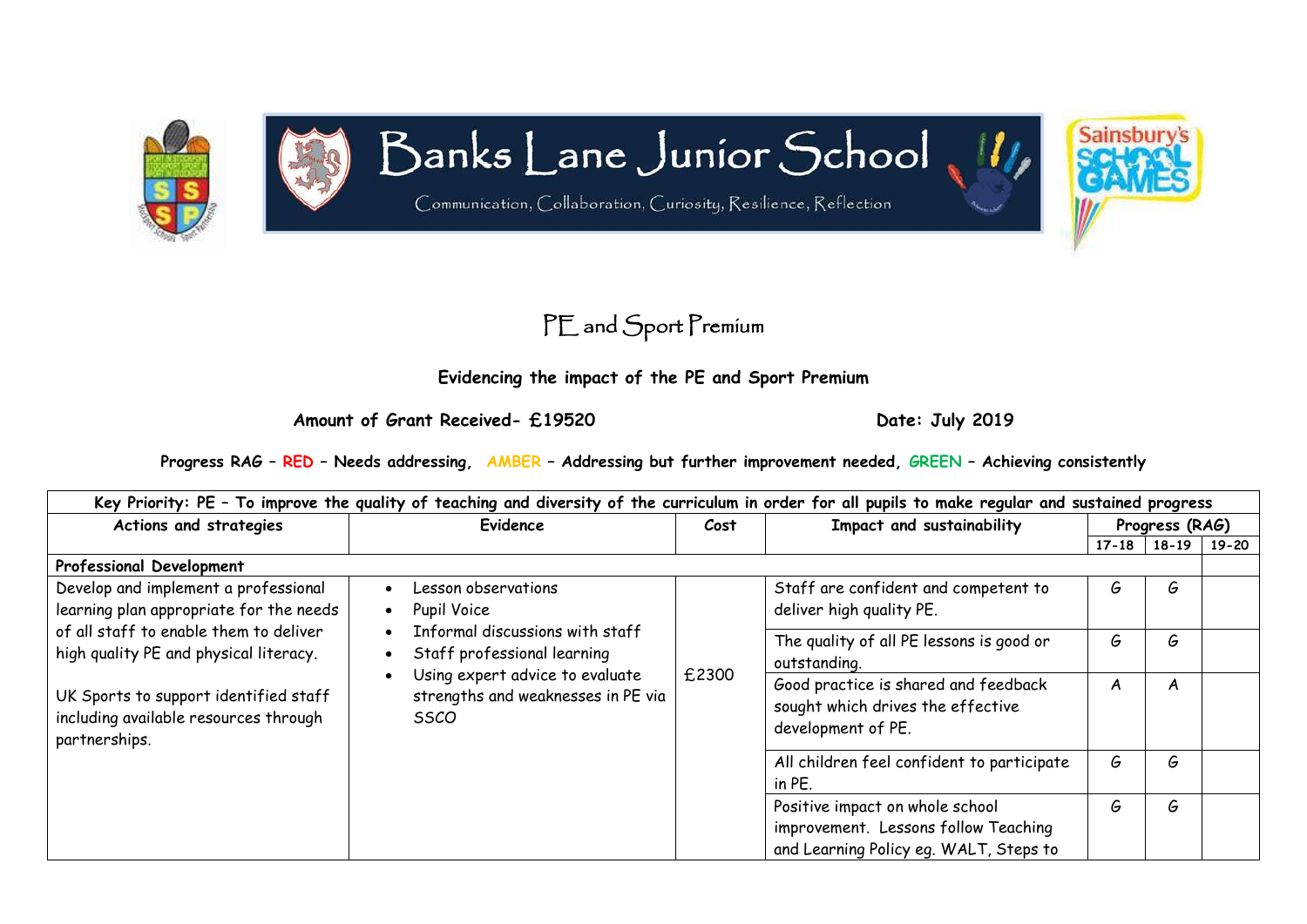|                                                                                                                                                                                                                                 |                                                                                                                           |       | Success.                                                                                                                                                                                                                                                          |   |   |  |
|---------------------------------------------------------------------------------------------------------------------------------------------------------------------------------------------------------------------------------|---------------------------------------------------------------------------------------------------------------------------|-------|-------------------------------------------------------------------------------------------------------------------------------------------------------------------------------------------------------------------------------------------------------------------|---|---|--|
| Curriculum Development                                                                                                                                                                                                          |                                                                                                                           |       |                                                                                                                                                                                                                                                                   |   |   |  |
| Plan and develop a PE curriculum that<br>is broad and engaging for all and meets                                                                                                                                                | Lesson observations<br>$\bullet$<br>Informal meetings with teachers.<br>$\bullet$                                         |       | Staff are confident and competent to<br>deliver high quality PE for all.                                                                                                                                                                                          | G | G |  |
| the requirements of the national<br>curriculum aided by 'UK Sports'.                                                                                                                                                            | Staff professional learning.<br>$\bullet$<br>Using expert advice to evaluate<br>strengths and weaknesses in PE.           |       | All pupils confident to try new activities.                                                                                                                                                                                                                       | G | G |  |
| Development of PE Curriculum that is<br>inclusive and caters for all relevant of<br>SEND including gifted in PE.                                                                                                                | Dance tuition for NQT's                                                                                                   |       | More accurate, effective strategies<br>being used by staff moving forward. New<br>Sports Leader appointed.                                                                                                                                                        | G | G |  |
| Check equipment to ensure it meets<br>the needs of pupils.                                                                                                                                                                      |                                                                                                                           | £207  |                                                                                                                                                                                                                                                                   |   |   |  |
| Lesson planning has a lesson objective,<br>STS on how the children are going to<br>achieve in that lesson. A warm up and<br>a cool down are planned for.                                                                        |                                                                                                                           |       |                                                                                                                                                                                                                                                                   |   |   |  |
| Swimming was increased so that Year 4<br>children had the opportunity to have<br>swimming tuition as well as our Year 5<br>children.                                                                                            |                                                                                                                           | £7778 |                                                                                                                                                                                                                                                                   |   |   |  |
| Achievement of pupils                                                                                                                                                                                                           |                                                                                                                           |       |                                                                                                                                                                                                                                                                   |   |   |  |
| Develop an effective lesson planning<br>format to ensure progress is being<br>made with all pupils.<br>Lesson planning has a lesson objective,<br>STS on how the children are going to<br>achieve in that lesson. A warm up and | Teacher planning<br>Regular meetings with outside<br>agencies to ensure consistent use<br>of Teaching and Learning Policy |       | Assessment for learning is used<br>$\bullet$<br>by all staff in PE.<br>Progress in PE is monitored and<br>$\bullet$<br>provision is provided to raise<br>standards where needed.<br>Pupils progress is reported to<br>$\bullet$<br>parents and carers at parents' | G | G |  |
| a cool down are planned for.<br>Pupils in the school have two sessions<br>of PE per week. One session is with<br>the class teacher, one with a specialist                                                                       |                                                                                                                           |       | evening.<br>All pupils enjoy and achieve in PE.                                                                                                                                                                                                                   |   |   |  |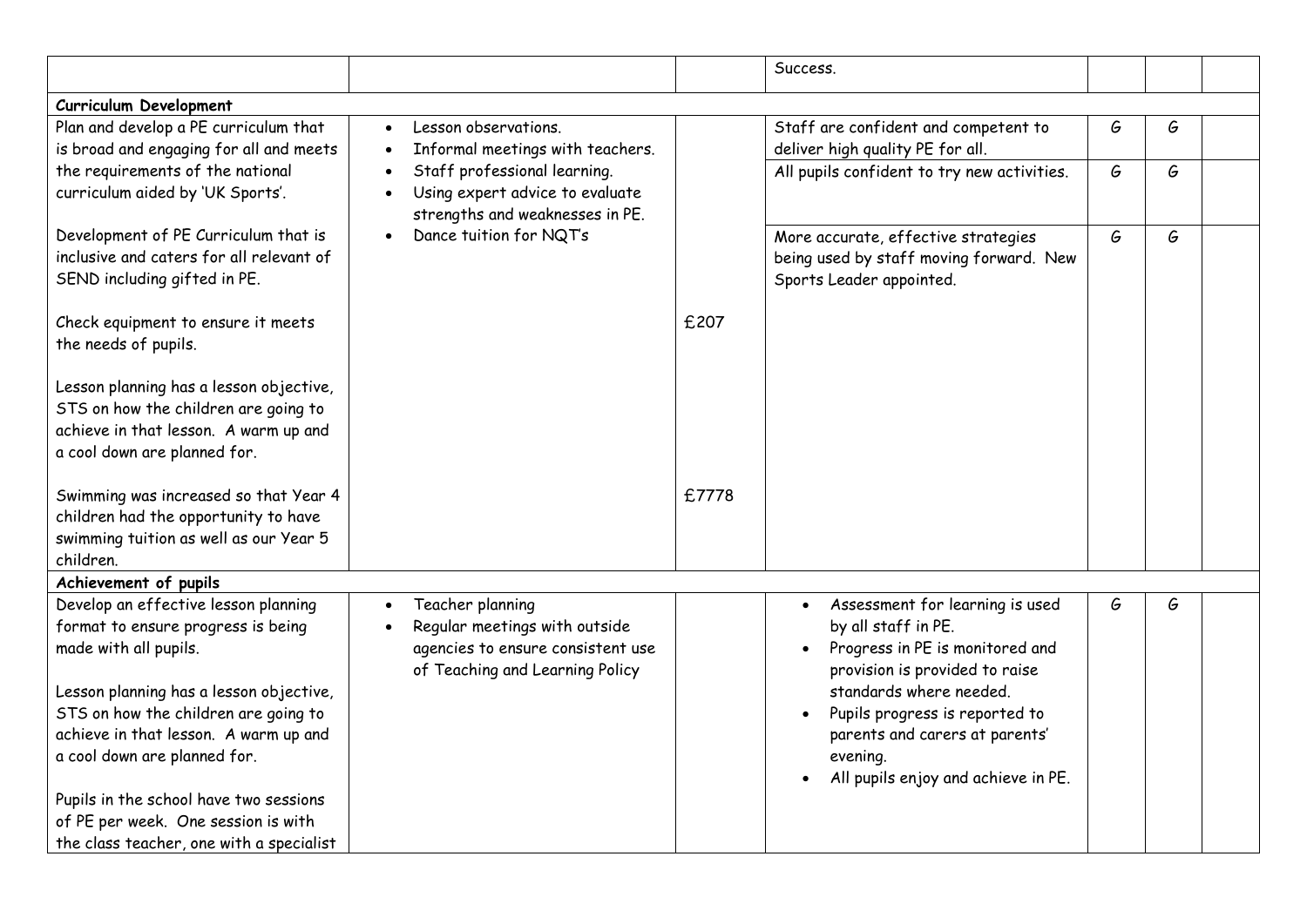| PE coach.                              |                                          |       |                                                                                                                                                            |   |   |  |
|----------------------------------------|------------------------------------------|-------|------------------------------------------------------------------------------------------------------------------------------------------------------------|---|---|--|
|                                        |                                          |       |                                                                                                                                                            |   |   |  |
|                                        |                                          |       | Key priority: School Sport - To increase opportunities for participation, including for our young SEND pupils, in a range extra-curricular and competitive |   |   |  |
| opportunities                          |                                          |       |                                                                                                                                                            |   |   |  |
| Audit, plan and develop inclusive      | Observations of external                 |       | The range of extracurricular                                                                                                                               | G | G |  |
| before school, lunch and after school  | deliverers.                              |       | opportunities after school have increased                                                                                                                  |   |   |  |
| activities, using staff and coaches.   | Observations by appropriate<br>$\bullet$ |       | and included those requested by pupils.                                                                                                                    |   |   |  |
| For example, FOC lunchtime activities. | Governor.                                |       |                                                                                                                                                            |   |   |  |
|                                        | Pupil discussion<br>$\bullet$            |       | The extra-curricular opportunities are                                                                                                                     |   |   |  |
| Use local coaches to provide extra-    | Extra curricular registers               |       | open to all of our SEND pupils and                                                                                                                         |   |   |  |
| curricular activities.                 | Extra curricular plan.                   |       | responds to their wants and needs.                                                                                                                         |   |   |  |
|                                        | Weekly newsletter<br>$\bullet$           |       |                                                                                                                                                            |   |   |  |
| Midday supervisors trained to organise | Bespoke letter                           | £3900 | Engagement and enjoyment at lunch and                                                                                                                      |   |   |  |
| and support playground games. Extra    | Cross-Country                            |       | break times increases.                                                                                                                                     |   |   |  |
| MDA employed. Sports Coach Tuesday     | SSCO                                     |       |                                                                                                                                                            |   |   |  |
| to Friday at lunchtimes.               |                                          |       | Pupils activity at lunch and break times                                                                                                                   |   |   |  |
|                                        |                                          |       | increased.                                                                                                                                                 |   |   |  |
| Increase the number and range of       |                                          |       |                                                                                                                                                            |   |   |  |
| extra-curricular opportunities by      |                                          |       | Improved behaviour in attendance and                                                                                                                       |   |   |  |
| providing free places.                 |                                          |       | reduce of low level disruption.                                                                                                                            |   |   |  |
|                                        |                                          |       |                                                                                                                                                            |   |   |  |
| Implement a promotion campaign to      |                                          |       | Engage or reengaged disaffected pupils                                                                                                                     |   |   |  |
| ensure as many children as possible    |                                          |       | through lunch time clubs with sports                                                                                                                       |   |   |  |
| attend extra-curricular clubs          |                                          |       | trainer.                                                                                                                                                   |   |   |  |
| regularly.                             |                                          |       |                                                                                                                                                            |   |   |  |
|                                        |                                          |       | PE physical activity and school sport have                                                                                                                 |   |   |  |
| Provide further opportunities for      |                                          |       | a high profile and are celebrated across                                                                                                                   |   |   |  |
| pupils who are gifted and talented in  |                                          |       | the life of the school.                                                                                                                                    |   |   |  |
| PE and sport.                          |                                          |       |                                                                                                                                                            |   |   |  |
|                                        |                                          |       | Increased staffing capacity and                                                                                                                            |   |   |  |
| Sporting achievements are recognised   |                                          |       | sustainability.                                                                                                                                            |   |   |  |
| in celebrations assemblies.            |                                          |       |                                                                                                                                                            |   |   |  |
|                                        |                                          |       | Improve pupils attitude to PE & School                                                                                                                     |   |   |  |
| Target groups of pupils to be          |                                          |       | Sport                                                                                                                                                      |   |   |  |
| identified. Young Ambassadors to       |                                          |       |                                                                                                                                                            |   |   |  |
| promote a boot camp.                   |                                          |       |                                                                                                                                                            |   |   |  |
|                                        |                                          |       |                                                                                                                                                            |   |   |  |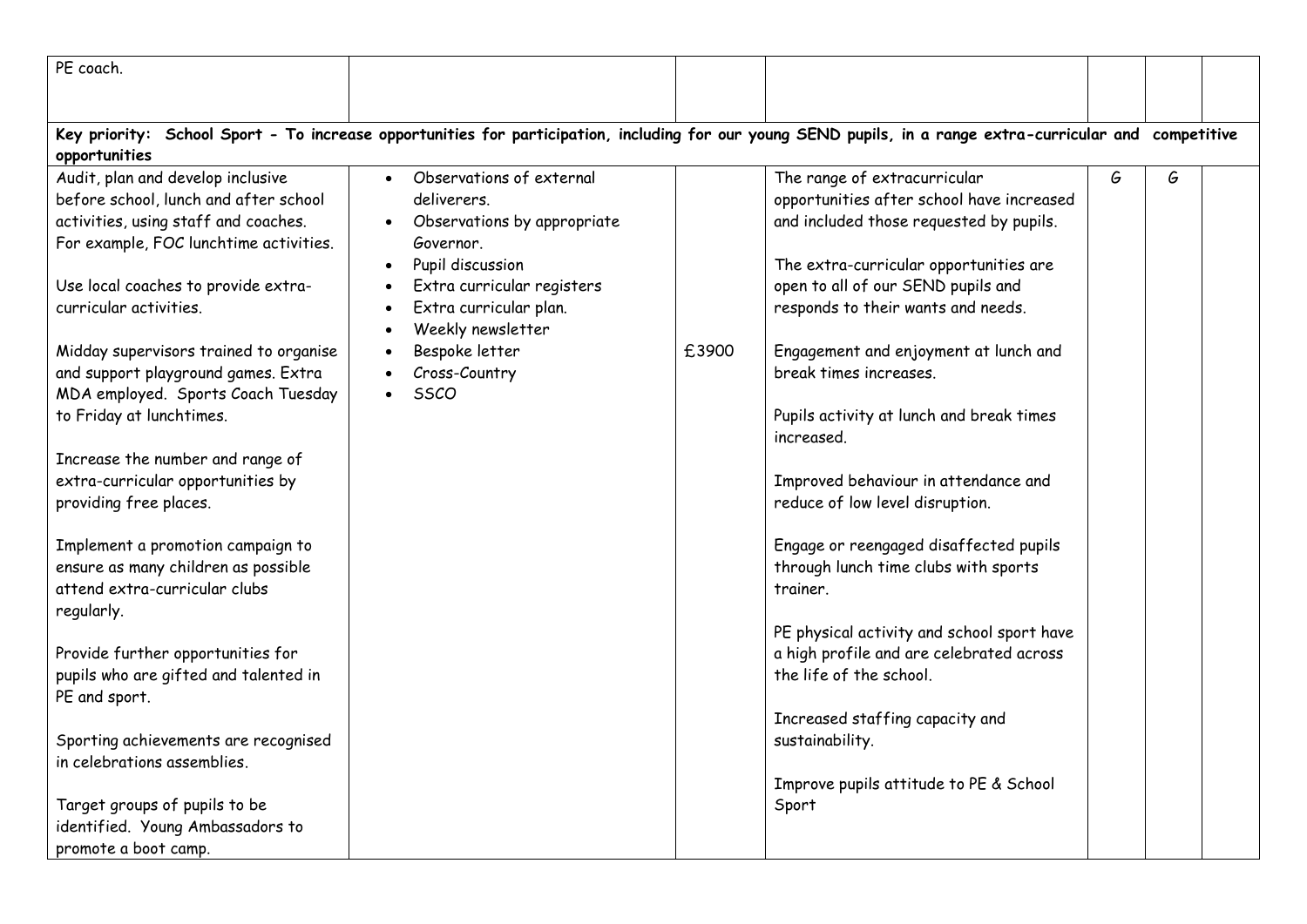| Additional Coach employed for Year 6's<br>for Dance<br><b>Competitive Opportunities</b><br>Promote competitive opportunities for<br>all pupils across school in both intra<br>and inter school formats including<br>Virtual Festivals.<br>Implement a reward system that<br>celebrates achievements in PE and<br>school sport eg effort, fair play.<br>Celebration Wall, newsletter.<br>Ensure that all sports coaches and<br>instructors employed to support after<br>school sports clubs are quality assured<br>- UK Sports are on the LA's list of<br>approved providers.<br>Signpost pupils to opportunities<br>available in the local community. | Participation rates.<br>$\bullet$<br>Increase staffing capacity.<br>$\bullet$<br>Successful football team.<br>Successful Saturday cross-county<br>team.<br>Funding transport to take pupils to<br>external events.<br>Use of weekly 'Roar' | £1950<br>£52<br>£130<br>£450 | Increase of young people<br>$\bullet$<br>representing their school.<br>Pupils recognise the wider<br>$\bullet$<br>benefits of participating in sport<br>and consider it an important part<br>of their development.<br>The extra-curricular sport<br>$\bullet$<br>provision is of high quality and<br>delivered safely by school staff<br>and quality assured coaches.<br>Deputy Head monitors.<br>Ensuring strong, sustainable and<br>effective links to the games<br>legacy and Olympic and Paralympic<br>values. | G | G |  |
|-------------------------------------------------------------------------------------------------------------------------------------------------------------------------------------------------------------------------------------------------------------------------------------------------------------------------------------------------------------------------------------------------------------------------------------------------------------------------------------------------------------------------------------------------------------------------------------------------------------------------------------------------------|--------------------------------------------------------------------------------------------------------------------------------------------------------------------------------------------------------------------------------------------|------------------------------|--------------------------------------------------------------------------------------------------------------------------------------------------------------------------------------------------------------------------------------------------------------------------------------------------------------------------------------------------------------------------------------------------------------------------------------------------------------------------------------------------------------------|---|---|--|
| Sporting Activity Day                                                                                                                                                                                                                                                                                                                                                                                                                                                                                                                                                                                                                                 |                                                                                                                                                                                                                                            |                              |                                                                                                                                                                                                                                                                                                                                                                                                                                                                                                                    |   |   |  |
|                                                                                                                                                                                                                                                                                                                                                                                                                                                                                                                                                                                                                                                       | Key Priority: Health and well-being - To use physical activity to improve pupils' health, wellbeing and educational outcomes                                                                                                               |                              |                                                                                                                                                                                                                                                                                                                                                                                                                                                                                                                    |   |   |  |
| Develop and implement a healthy active<br>lifestyle programme.                                                                                                                                                                                                                                                                                                                                                                                                                                                                                                                                                                                        | Observations<br>Pupil discussion - School Council<br>Attendance Registers                                                                                                                                                                  |                              | Pupils consistently make healthy lifestyle<br>choices that are celebrated and shared                                                                                                                                                                                                                                                                                                                                                                                                                               | A | A |  |
| Develop and implement a young active<br>leaders programme - Young<br>Ambassadors.                                                                                                                                                                                                                                                                                                                                                                                                                                                                                                                                                                     |                                                                                                                                                                                                                                            |                              | Positive attitudes towards healthy active<br>lifestyles are encouraged among pupils<br>and staff and extended to parents and                                                                                                                                                                                                                                                                                                                                                                                       | G | G |  |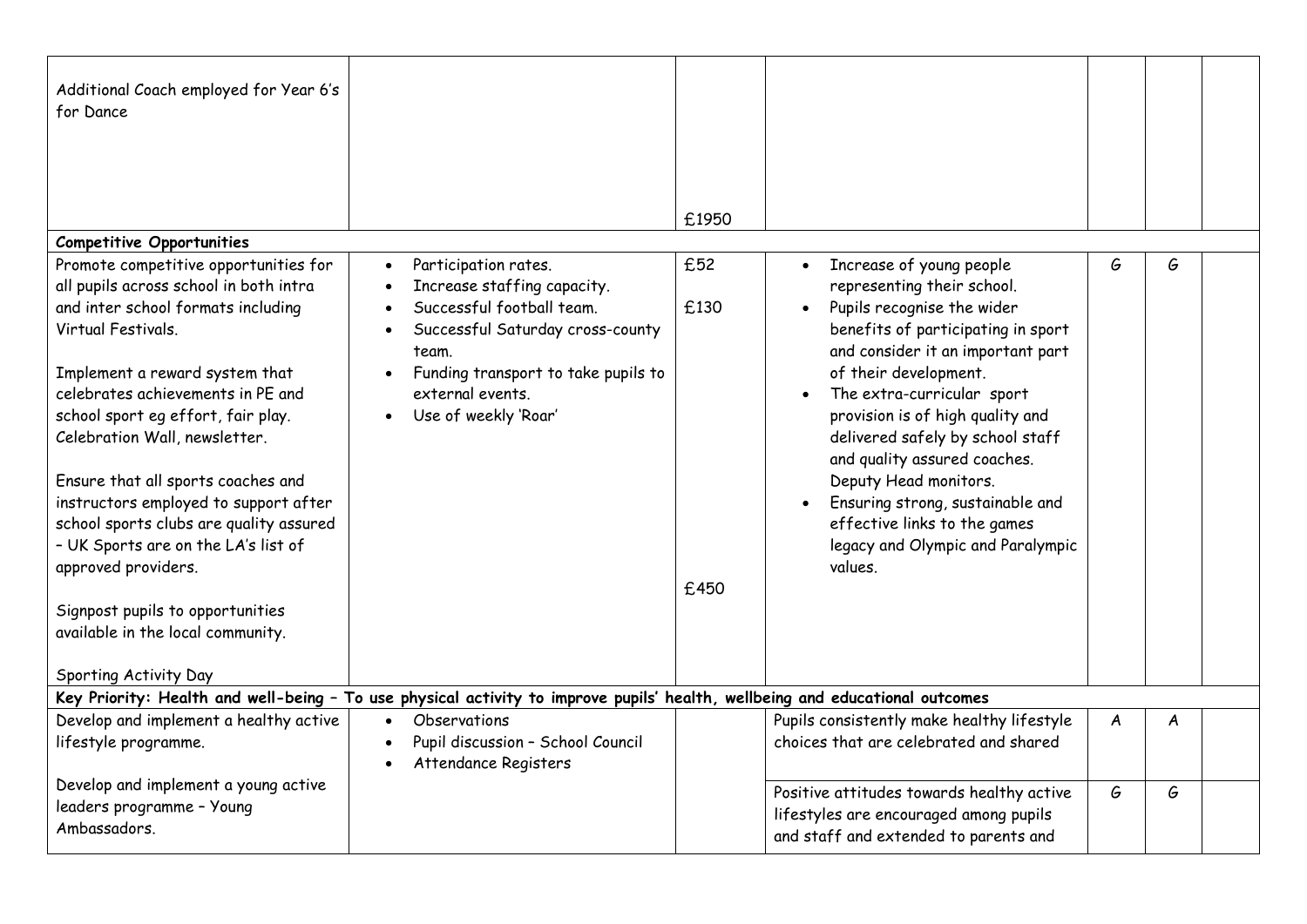| Healthy eating and good lifestyle<br>choices are part of the PSHCE                                                                                                            |                                                                                                             |       | carers including staff wellbeing.                                                                             |   |   |  |
|-------------------------------------------------------------------------------------------------------------------------------------------------------------------------------|-------------------------------------------------------------------------------------------------------------|-------|---------------------------------------------------------------------------------------------------------------|---|---|--|
| curriculum                                                                                                                                                                    |                                                                                                             |       | All pupils meet the nationally<br>recommended activity levels.                                                | G | G |  |
| Engaging the least active                                                                                                                                                     |                                                                                                             |       |                                                                                                               |   |   |  |
| Identify and target those children who<br>are least active in a physical activity<br>programme.                                                                               | Observations<br>$\bullet$<br>Policies<br>Participation rates                                                |       | Targeted pupils increase activity levels.                                                                     | A | A |  |
| Forest School is a fantastic initiative<br>that allows all learners to develop<br>confidence and self-esteem.                                                                 |                                                                                                             | £3162 |                                                                                                               |   |   |  |
| Link with other subjects that can<br>contribute to pupils SMSC skills e.g.<br>Dance.                                                                                          |                                                                                                             |       | Good citizenship promoted.                                                                                    | A | A |  |
| A range of activities are planned so<br>that children can experience a number<br>of sports. This increases the chances<br>of them finding a sport which they<br>really enjoy. |                                                                                                             |       |                                                                                                               |   |   |  |
|                                                                                                                                                                               | Key Priority: To use PE, school sport and physical activity to impact on whole school priorities            |       |                                                                                                               |   |   |  |
| Identify and target pupils who require<br>support with attendance, behaviour<br>and attitudes to learning and<br>encourage to participate in physical                         | Attendance registers.<br>$\bullet$<br>Rewards given.<br>Pupil discussion.<br>Membership of networks eg SSP. |       | PE, physical activity and school sport are<br>contributing towards improving behaviour<br>for targeted groups | G | G |  |
| activity and sporting programmes<br>through a lunchtime sports clubs.<br>Develop a whole school approach to                                                                   |                                                                                                             |       | Pupils understand the contribution of<br>physical activity and sport to their overall<br>development          | G | G |  |